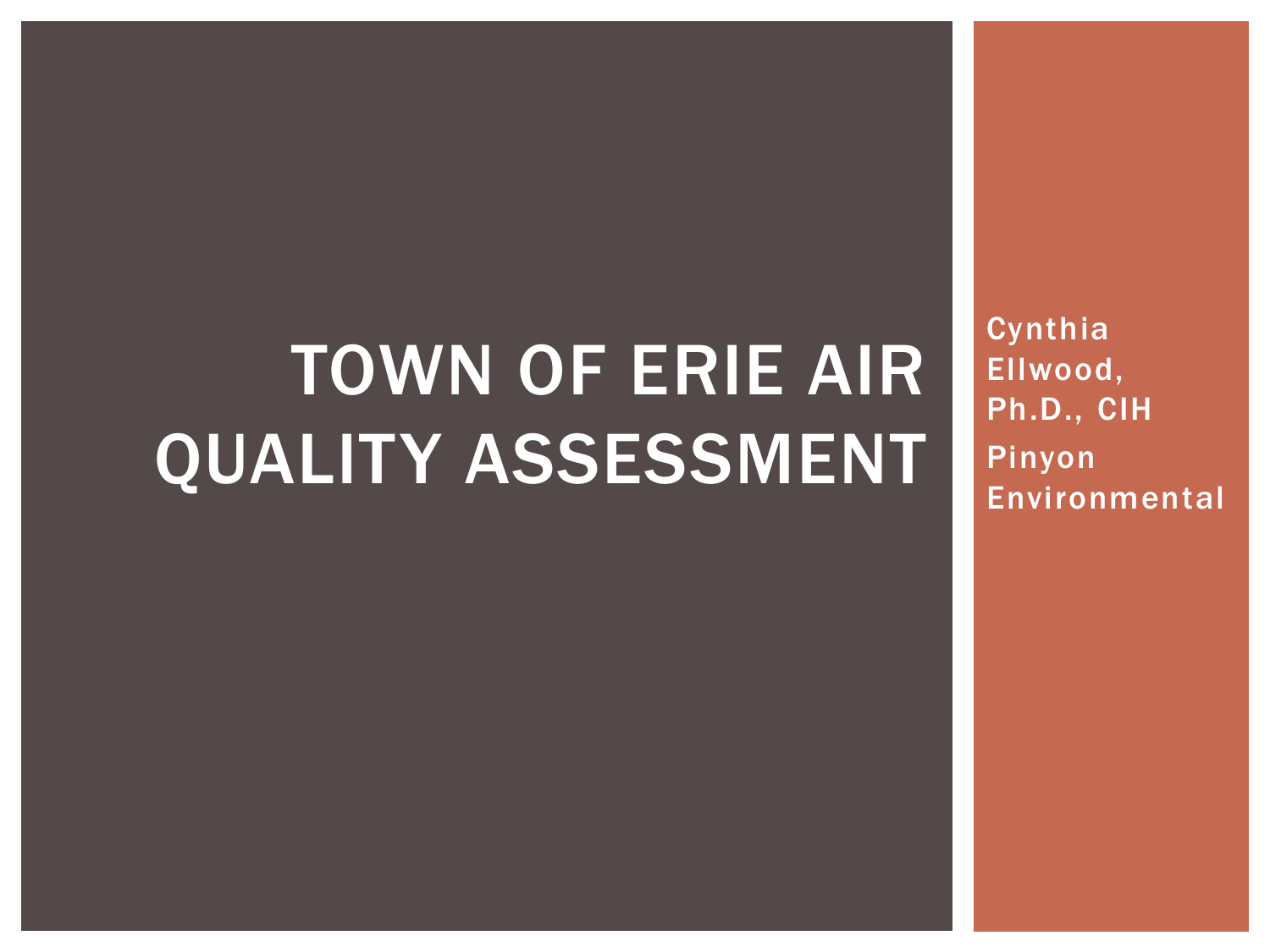### BACKGROUND

- **NOAA 2011 Air Chemistry at the Boulder Atmospheric** Observatory: Nitrogen, Aerosol Composition and Halogens on a Tall Tower (NACHTT)
	- **BAO tower air quality representative of Front Range region**
	- **Example 1 Light alkane VOCs higher at BAO than TX and CA**
	- **"Propane and other light alkanes were not likely coming from an** urban source."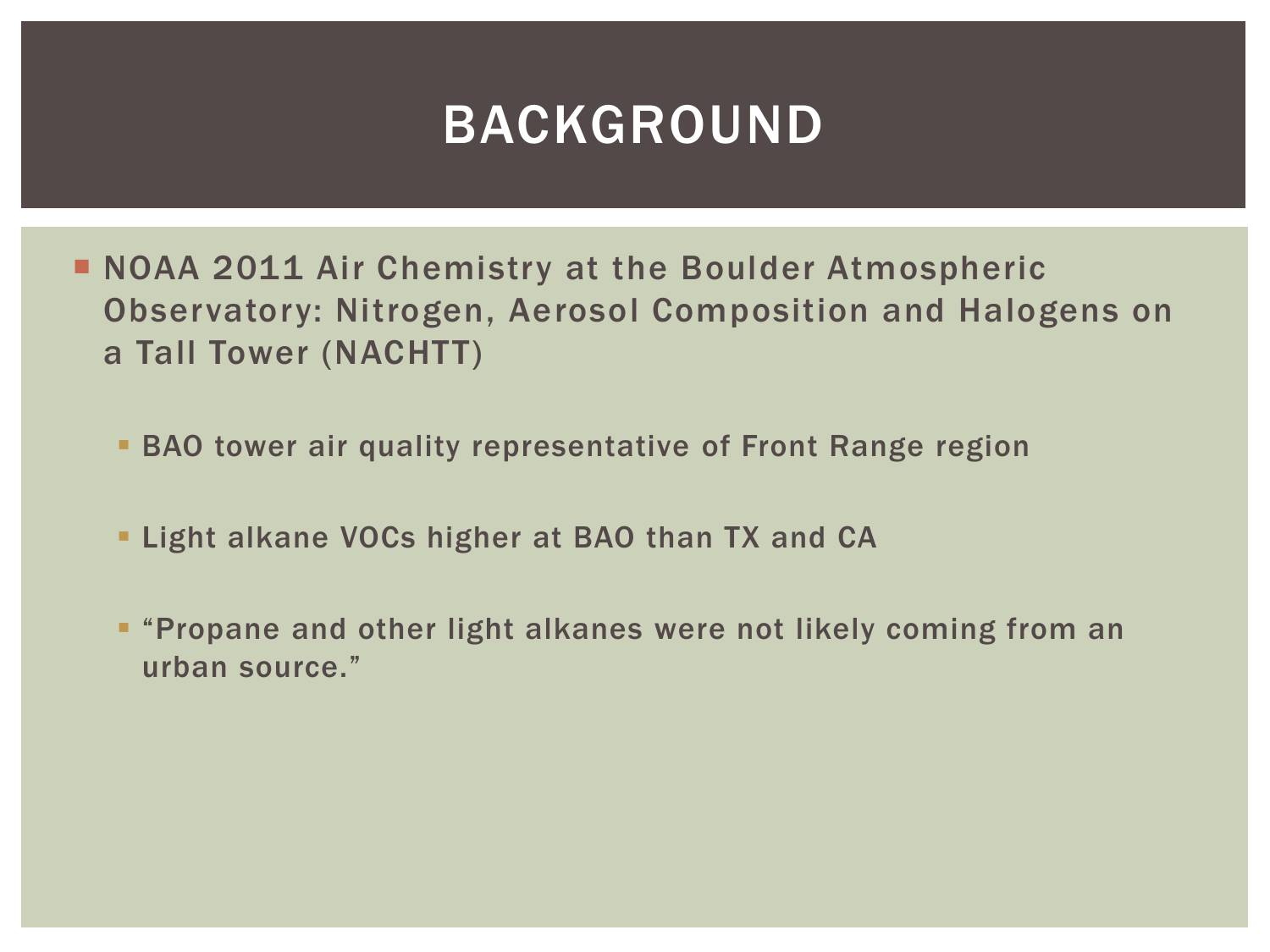### PINYON ENVIRONMENTAL SCOPE

- **Present toxicological information for:** 
	- Benzene
	- **Propane**
- **Present ASTDR and EPA health risk guidelines**
- **Discuss NOAA study results relative to the health risk** guidelines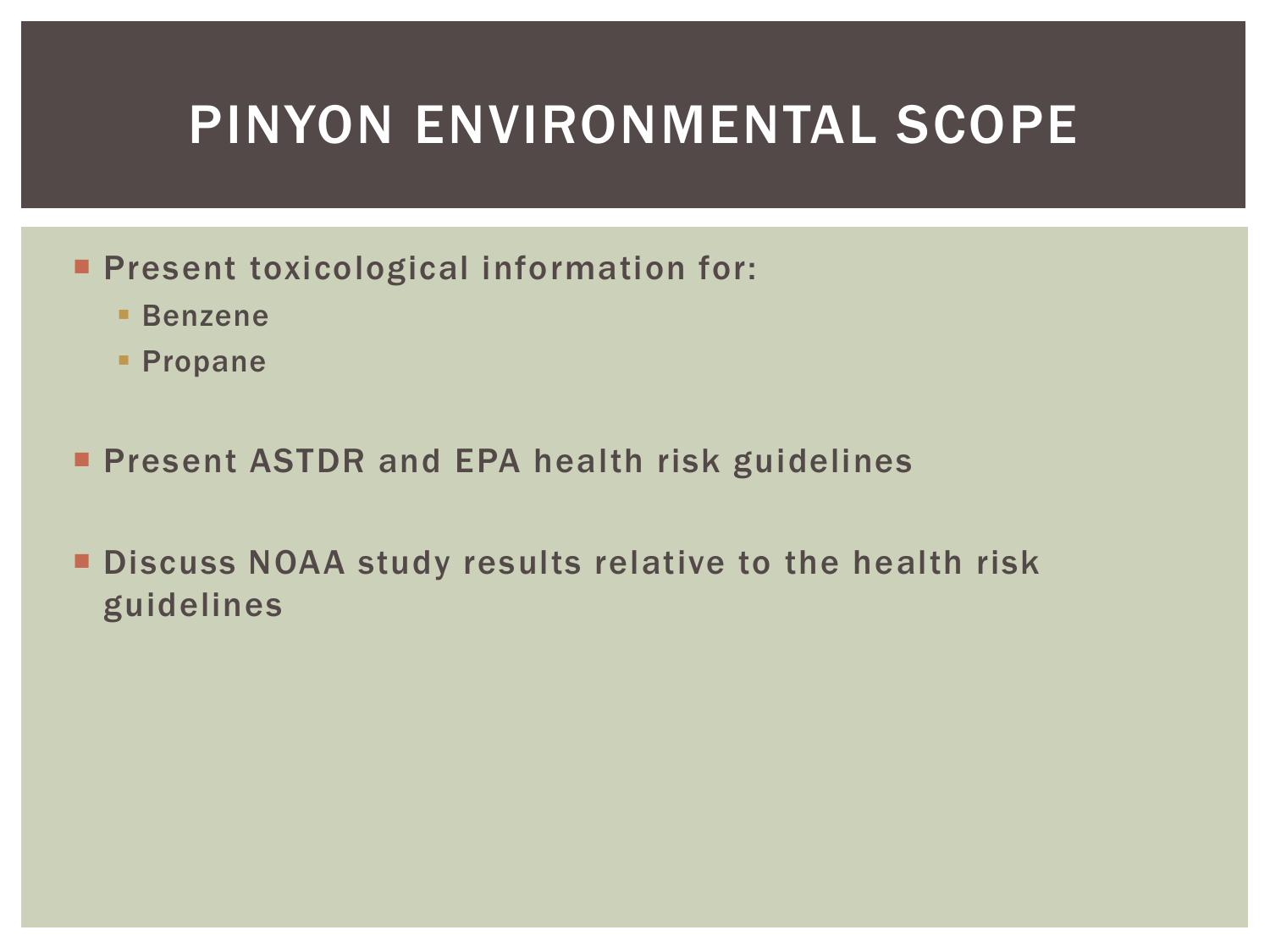### BENZENE

#### **Natural sources**

- Gas emissions volcanoes, forest fires
- **Crude oil**

#### **Man-made sources**

- Vehicle exhaust
- **Tobacco smoke**
- **Industrial emissions**
- **ELimited household products**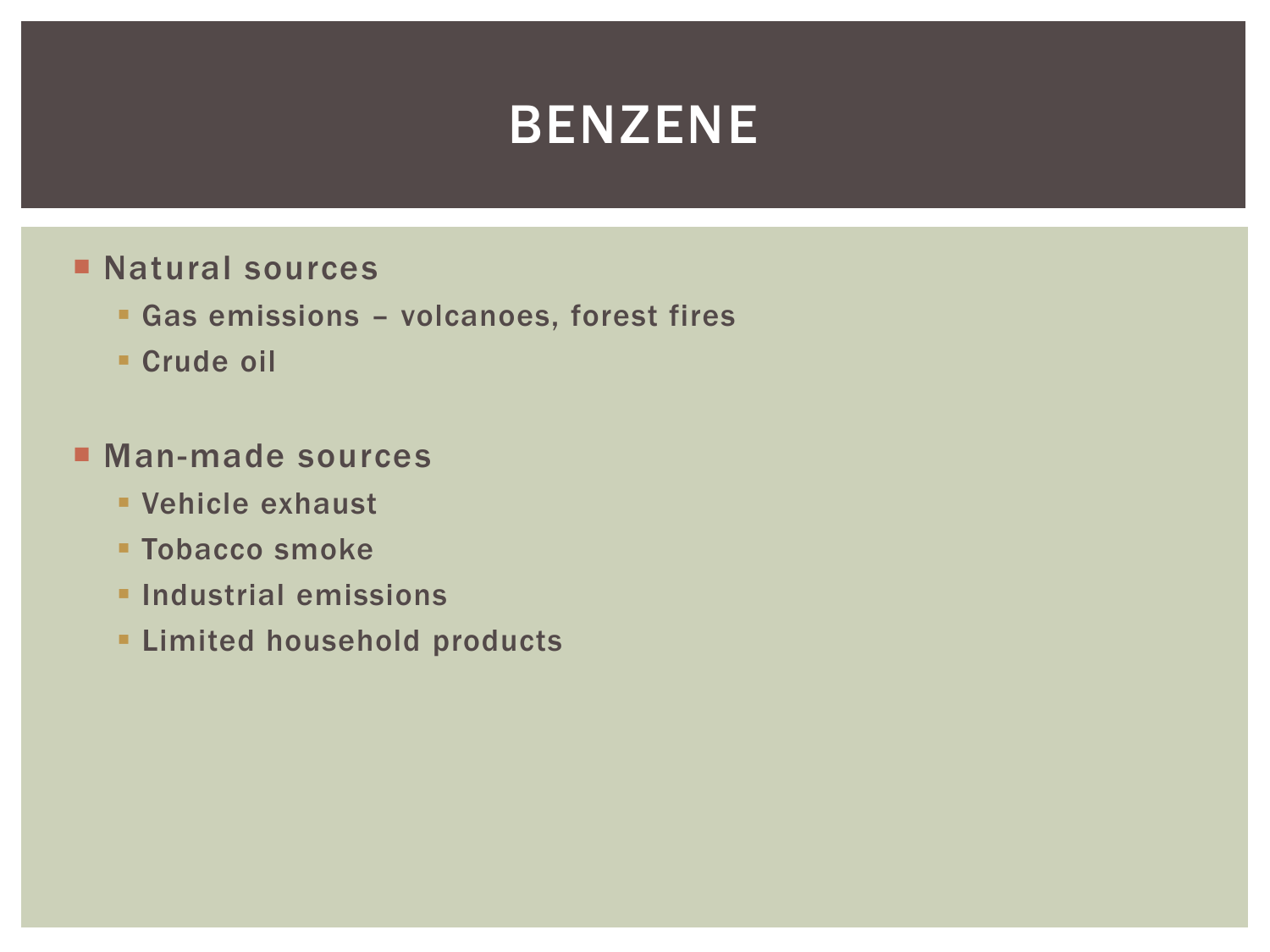#### BENZENE

- Acute Health Effects high concentration, short duration
	- Dizziness, rapid heart rate, headaches, CNS effects
		- 700 to 3,000 ppm
	- Death 10,000 to 20,000 ppm
- Chronic health effects low concentration, long duration
	- **Noncancerous**
	- Cancer causing (carcinogenic)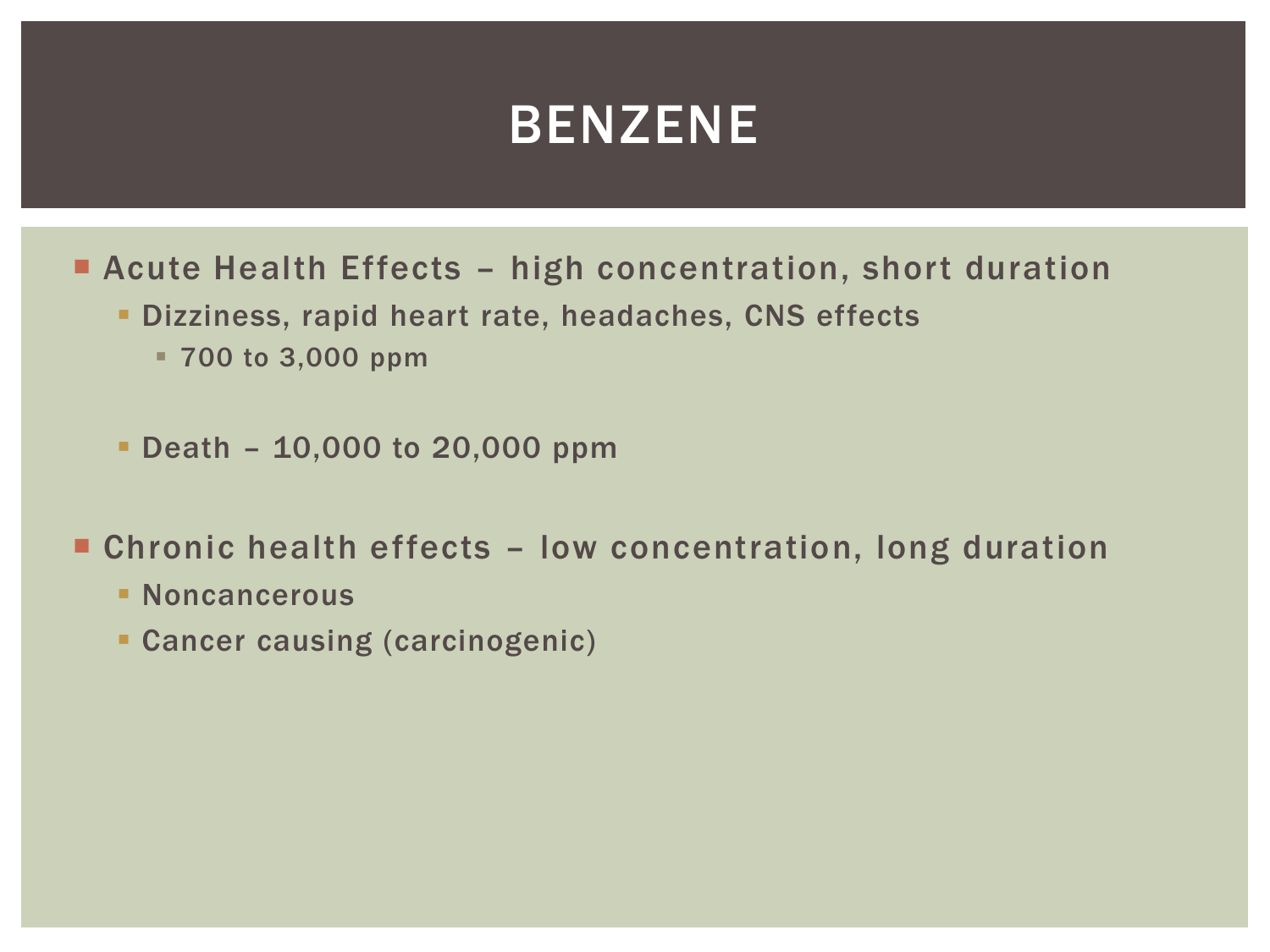# EPA HEALTH RISK GUIDELINES, NONCANCEROUS

- **Integrated Risk Information System (IRIS)** 
	- **Human health assessment program**
	- Evaluates information on health effects from environmental exposures
	- **Inhalation Reference Concentration (RfC)** 
		- Exposure at or below which noncancerous adverse health effect is not likely to occur

The RfC is not a direct estimator of risk, but rather a reference point to gauge the potential for health effects.

At lifetime exposures increasingly greater that the reference exposure level, the potential for adverse health effects increases.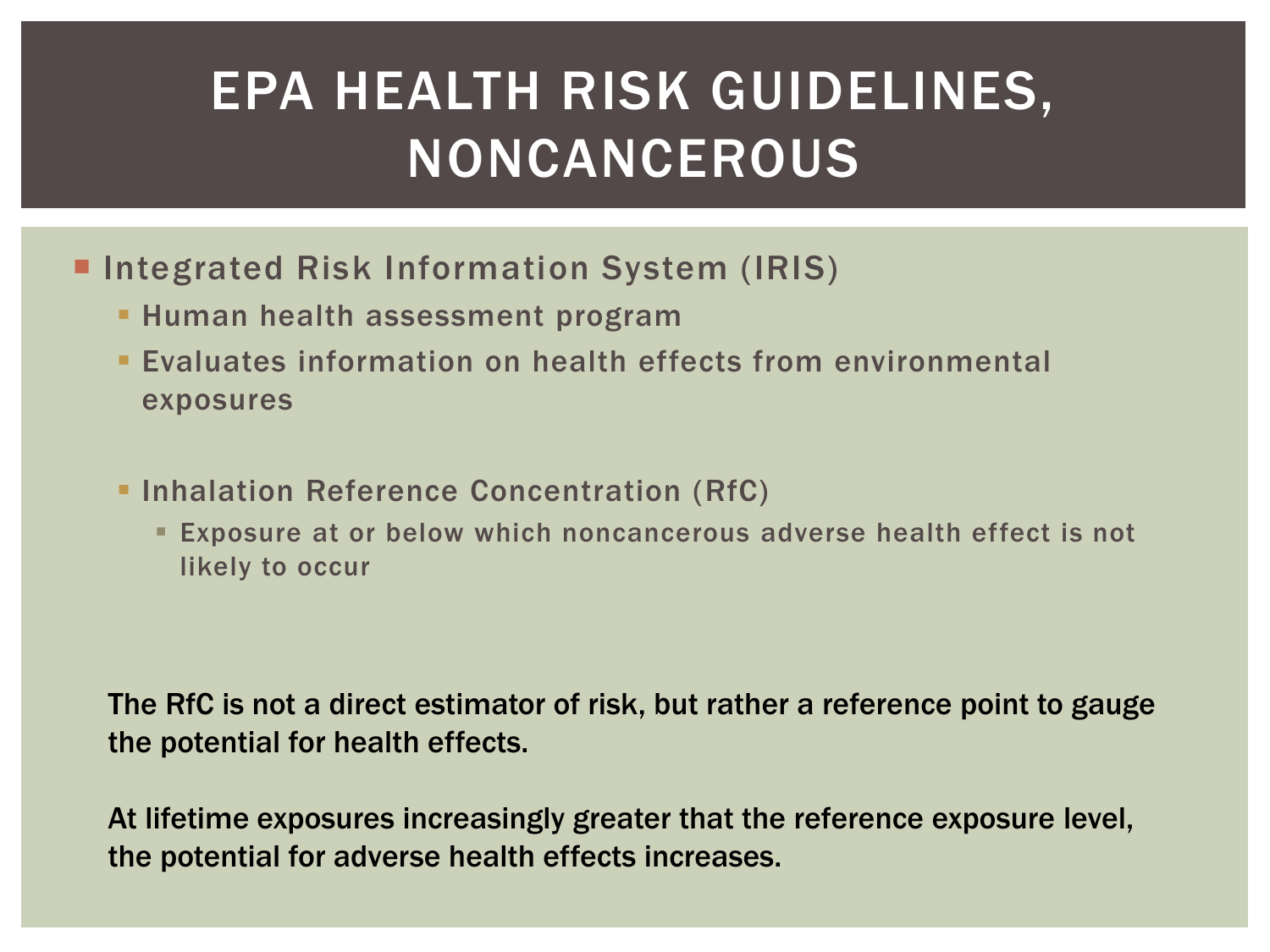# US DEPT. OF HEALTH & HUMAN SERVICES RISK GUIDELINES

- **The Agency for Toxic Substances and Disease Registry** (ASTDR)
	- Mission prevent harm to human health from exposure to hazardous substances
- **E** Minimal Risk Levels (MRLs)
	- Estimate of daily exposure at or below which is unlikely to pose a measurable risk of harmful, noncancerous health effects
	- **Different MRLs for specified time periods** 
		- Acute
		- **Intermediate**
		- Chronic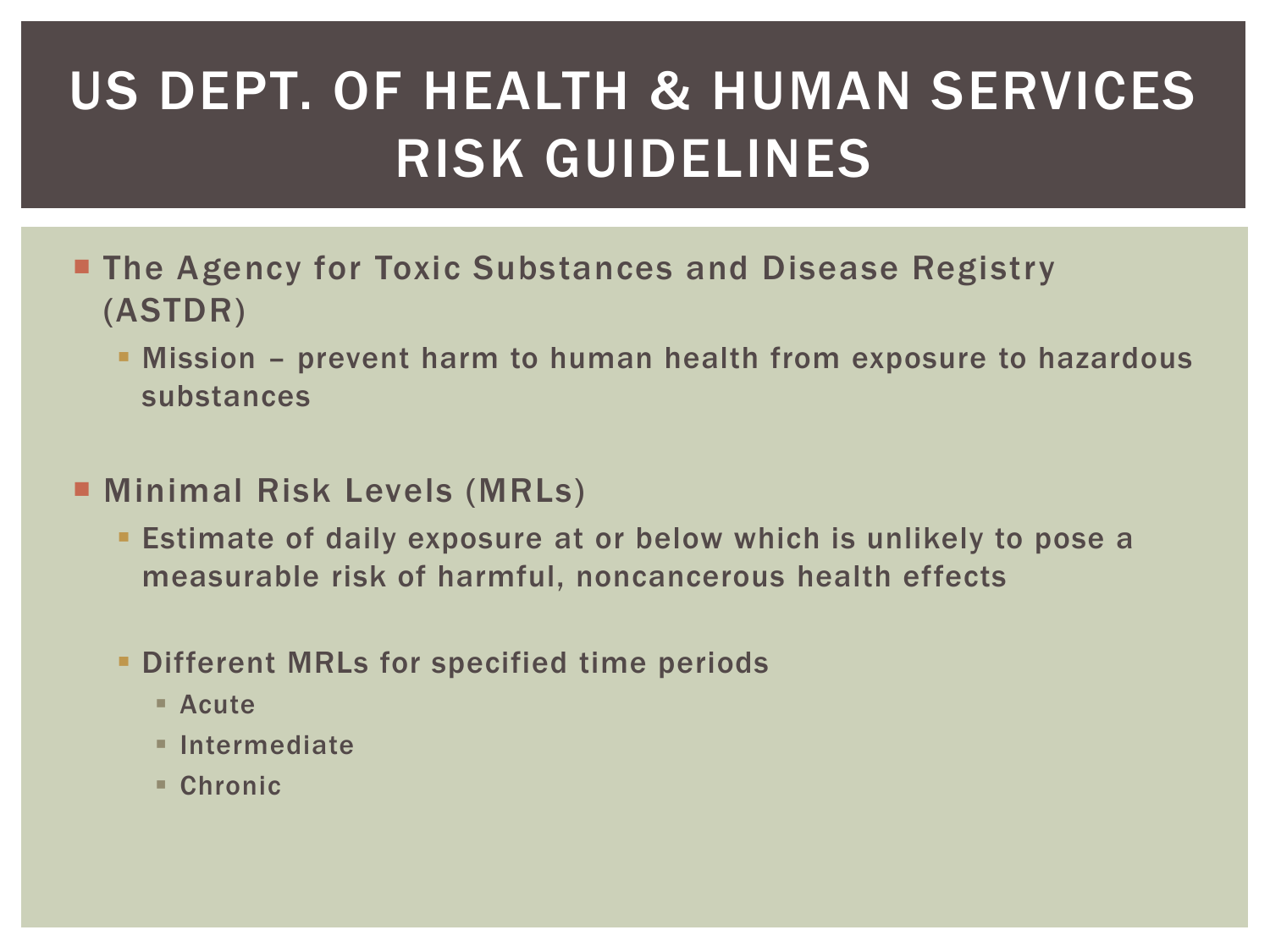# NONCANCEROUS MRLs AND RfC FOR BENZENE

| <b>ASTDR Minimal Risk Level (MRL)</b>                        |                  |       |  |
|--------------------------------------------------------------|------------------|-------|--|
|                                                              | ppm <sup>*</sup> | ppb** |  |
| Acute-duration inhalation exposure (14 days or less)         | 0.009            | 9     |  |
| Intermediate-duration inhalation exposure (15 to 365 days)   | 0.006            | 6     |  |
| Chronic-duration inhalation exposure (greater than 365 days) | 0.003            | 3     |  |
|                                                              |                  |       |  |
| <b>IRIS Inhalation Reference Concentration (RfC)</b>         |                  |       |  |
|                                                              | ppm              | ppb   |  |
| Chronic-duration inhalation exposure                         | 0.009            | 9     |  |

\*ppm, parts of benzene per million parts of air \*\*ppb, parts of benzene per billion parts of air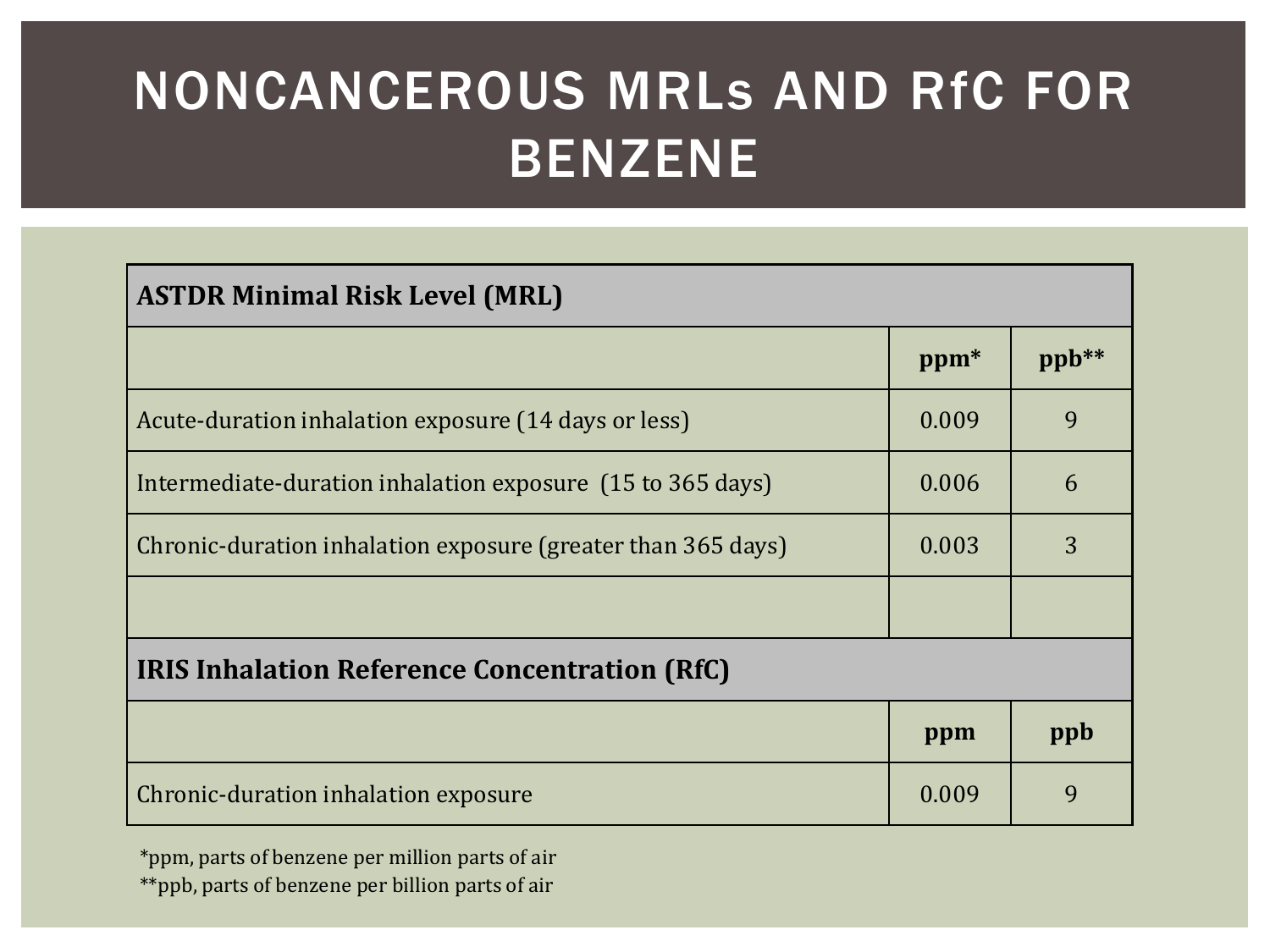# EPA HEALTH RISK GUIDELINES, CANCEROUS

- **Benzene is a confirmed human carcinogen** 
	- Acute nonlymphocytic leukemia
- Unit risks used to estimate risk of cancer associated with exposure
- **Expressed as risk levels** 
	- **1** in 10,000
	- **1** in 100,000
	- **1** in 1,000,000

A risk of 1 in a million... a likelihood that one person, out of one million equally exposed people would contract cancer if exposed continuously (24 hrs per day) to the specific concentration over 70 years.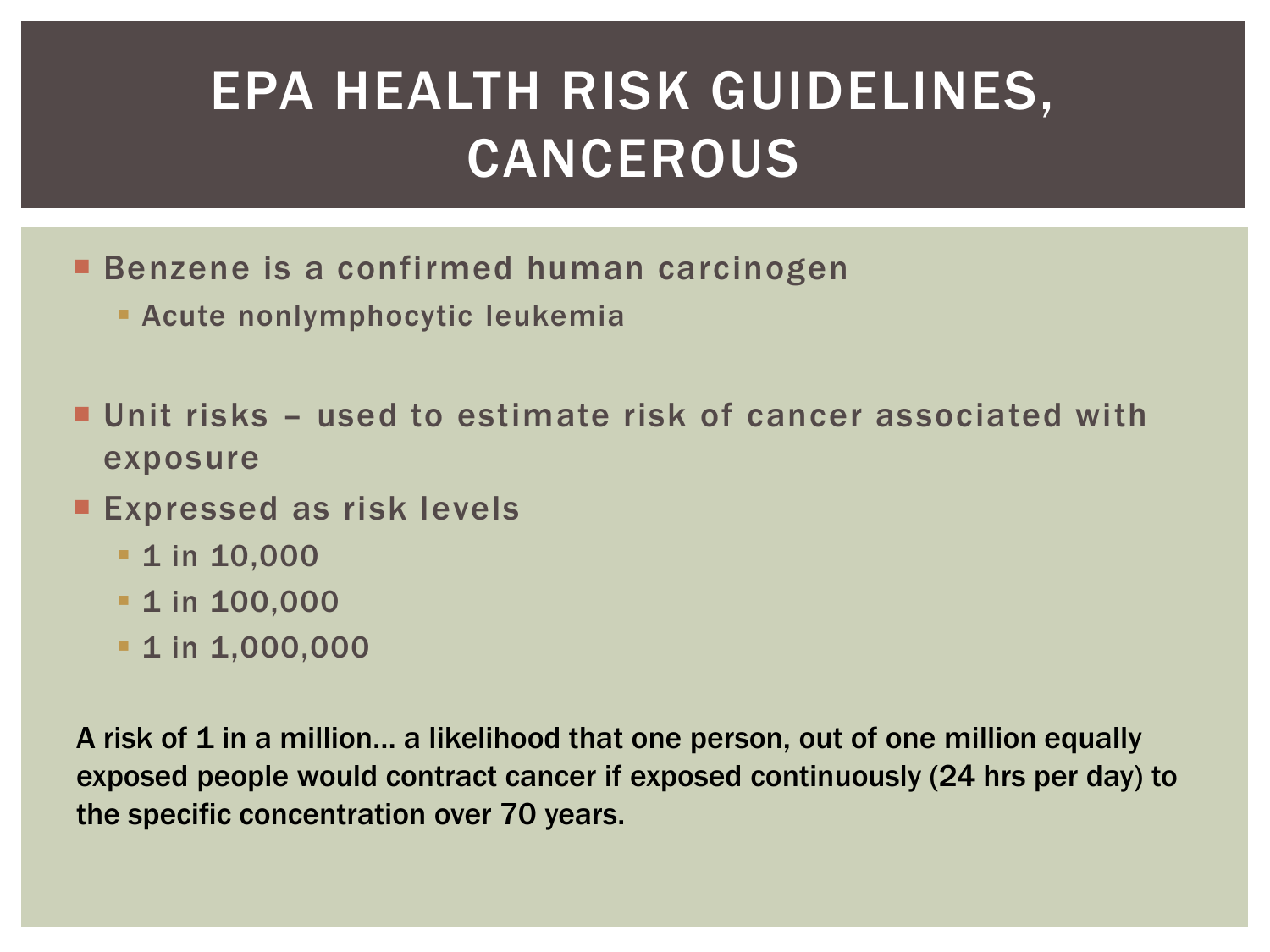### BENZENE – CARCINOGEN RISK LEVELS

| <b>Risk Level</b> | <b>Air Concentration</b>                                     |
|-------------------|--------------------------------------------------------------|
| 1 in 10,000       | 4 to 14 ppb (0.004 to 0.014 ppm)                             |
| 1 in 100,000      | 0.4 to 1.4 ppb $(0.0004 \text{ to } 0.0014 \text{ ppm})$     |
| 1 in 1,000,000    | 0.04 to 0.14 ppb $(0.00004 \text{ to } 0.00014 \text{ ppm})$ |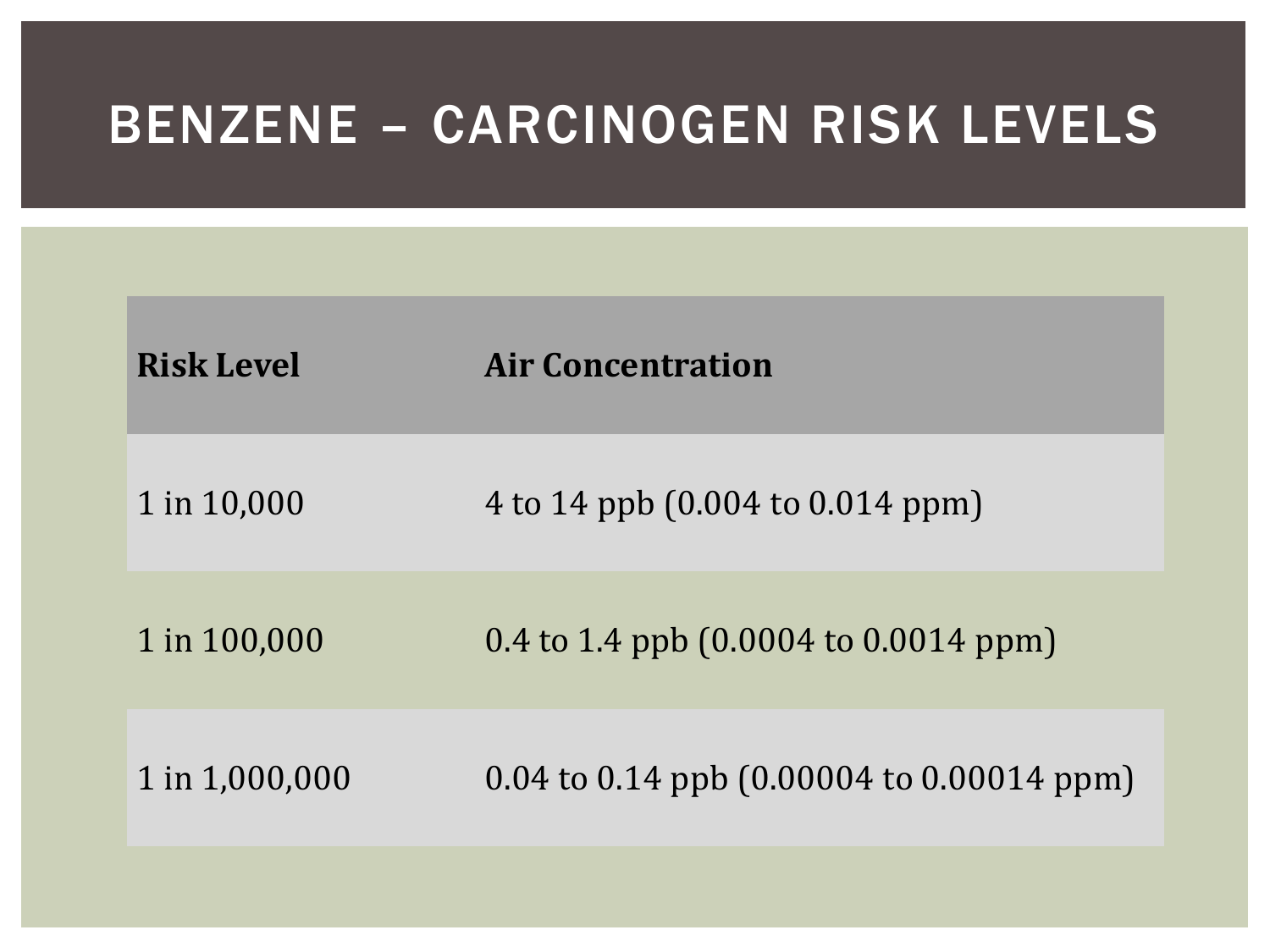### NOAA NACHTT STUDY

- **Limitations** 
	- **Air chemistry study**
	- **Not a human health study**
- Contaminant concentrations not measured in Erie
	- Unknown if reported concentrations Erie residents' inhalation exposures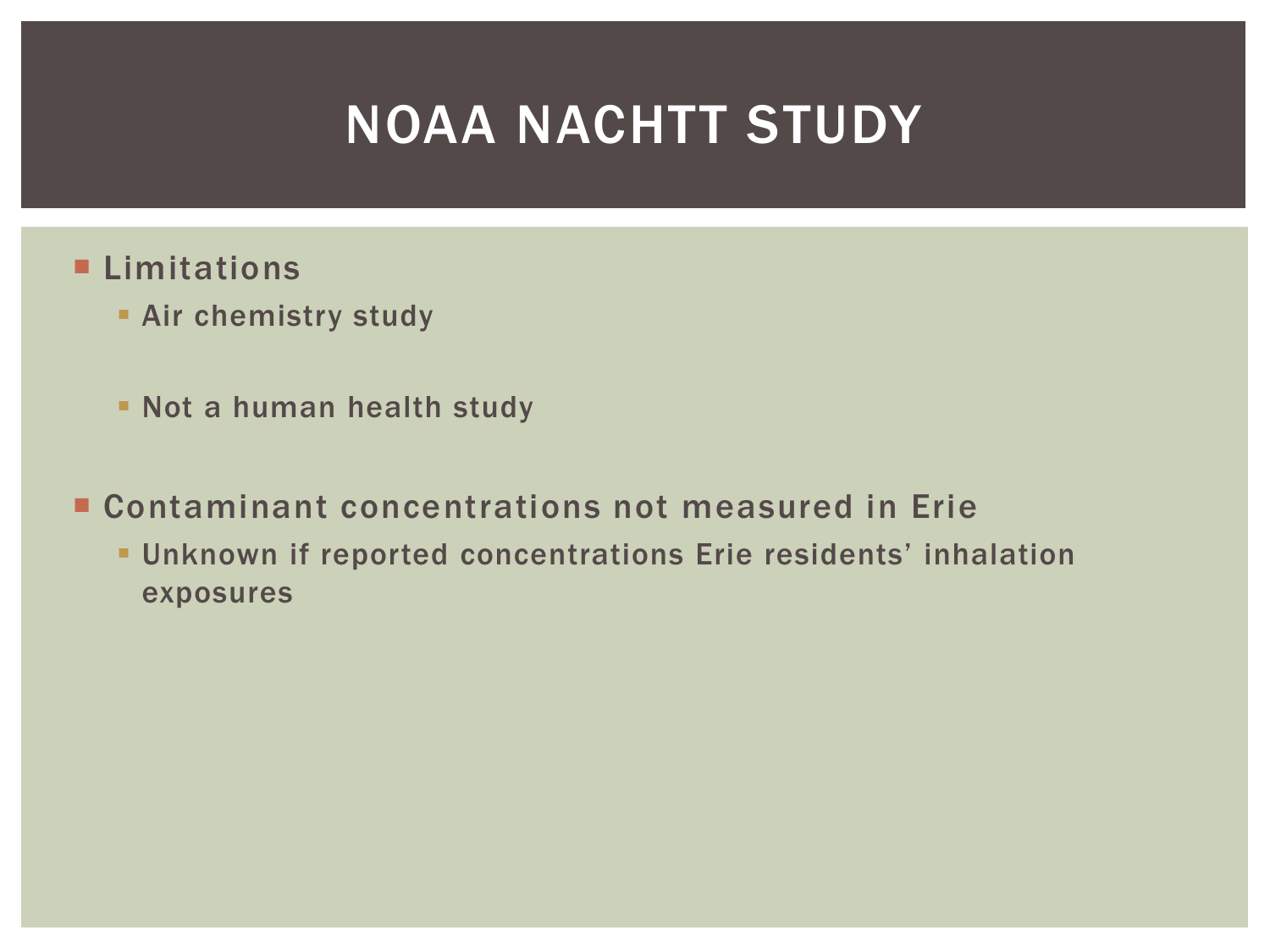#### **Comparison of NACHTT Benzene Average Mixing Ratio Concentration\* to Noncancerous Health Risk Estimates**

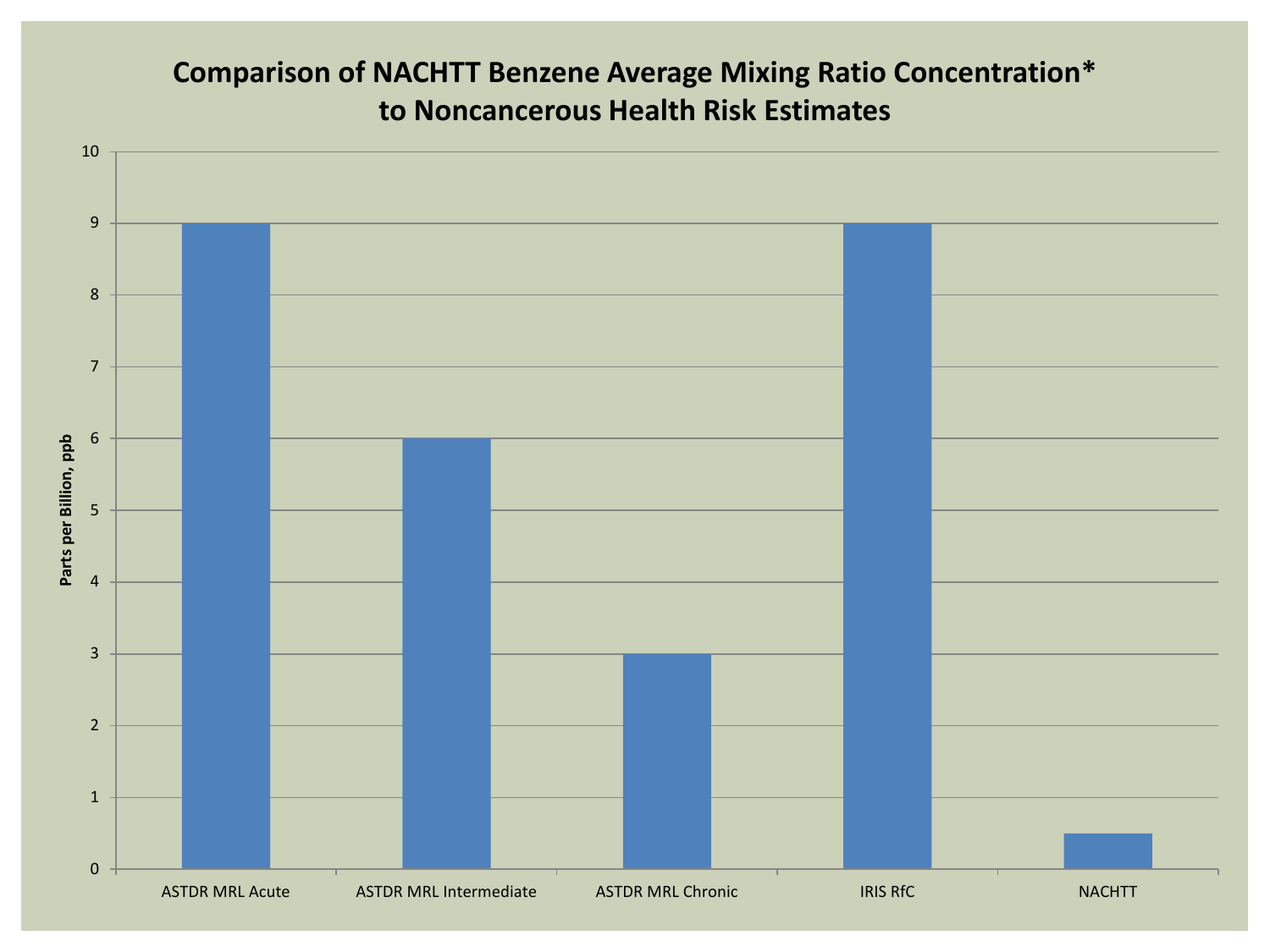### NONCANCEROUS RISK STATEMENT

**Risk of Erie residents experiencing an adverse health effect** over an entire lifetime exposure to the NOAA reported benzene concentration is low.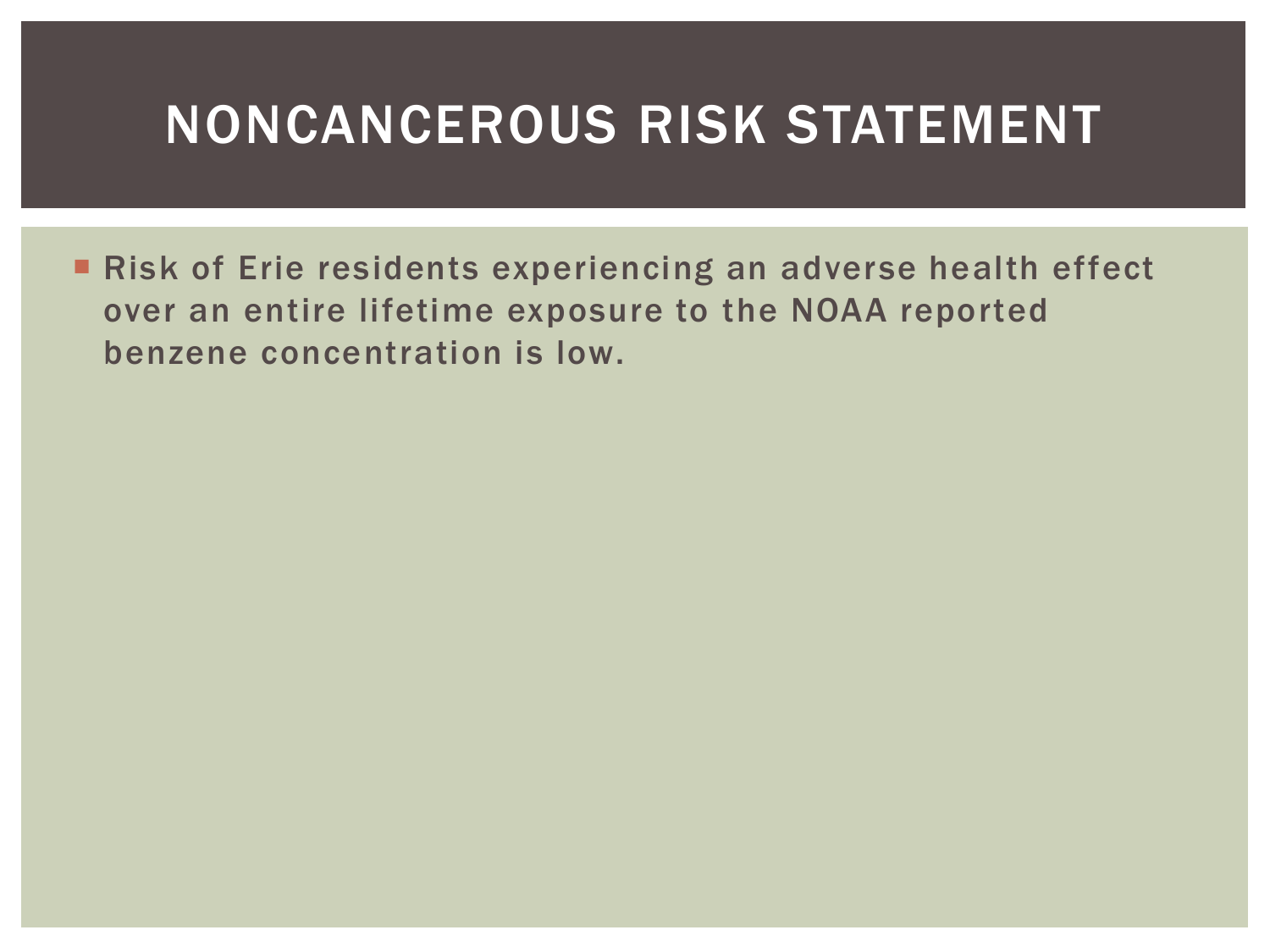#### **Comparison of NACHTT Benzene Average Mixing Ratio Concentration\* to EPA's Lifetime Cancer Risk Estimates**

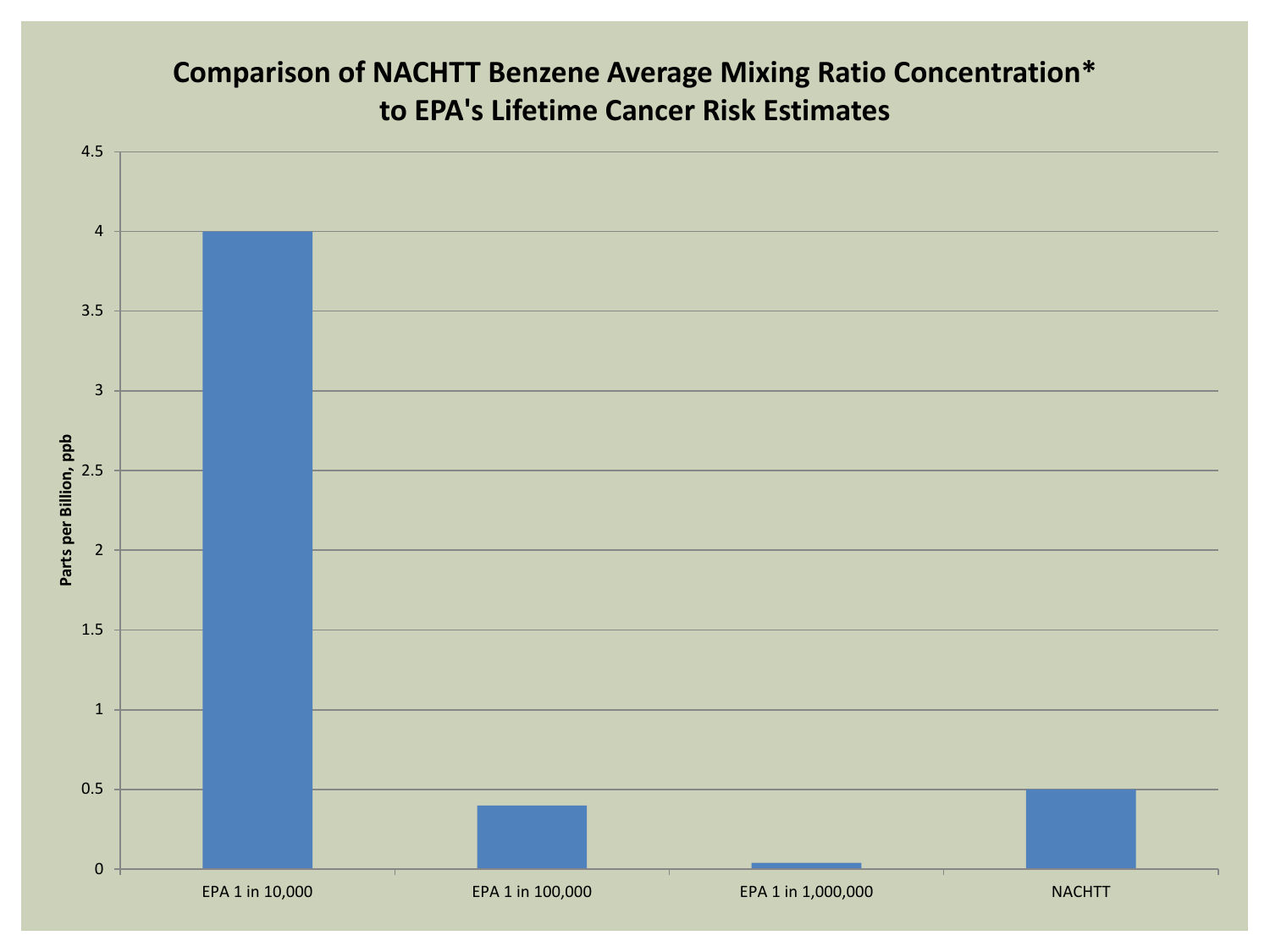### CARCINOGENIC RISK STATEMENT

**If Erie residents were to continuously breathe air containing** the NOAA reported benzene concentration over an entire lifetime, the risk of cancer would be on the order of 1 in 100,000.

EPA states that the results of risk estimates should not be used as a measure of whether risks are acceptable.

Rather, they should be used to focus or target more refined measurement or assessment.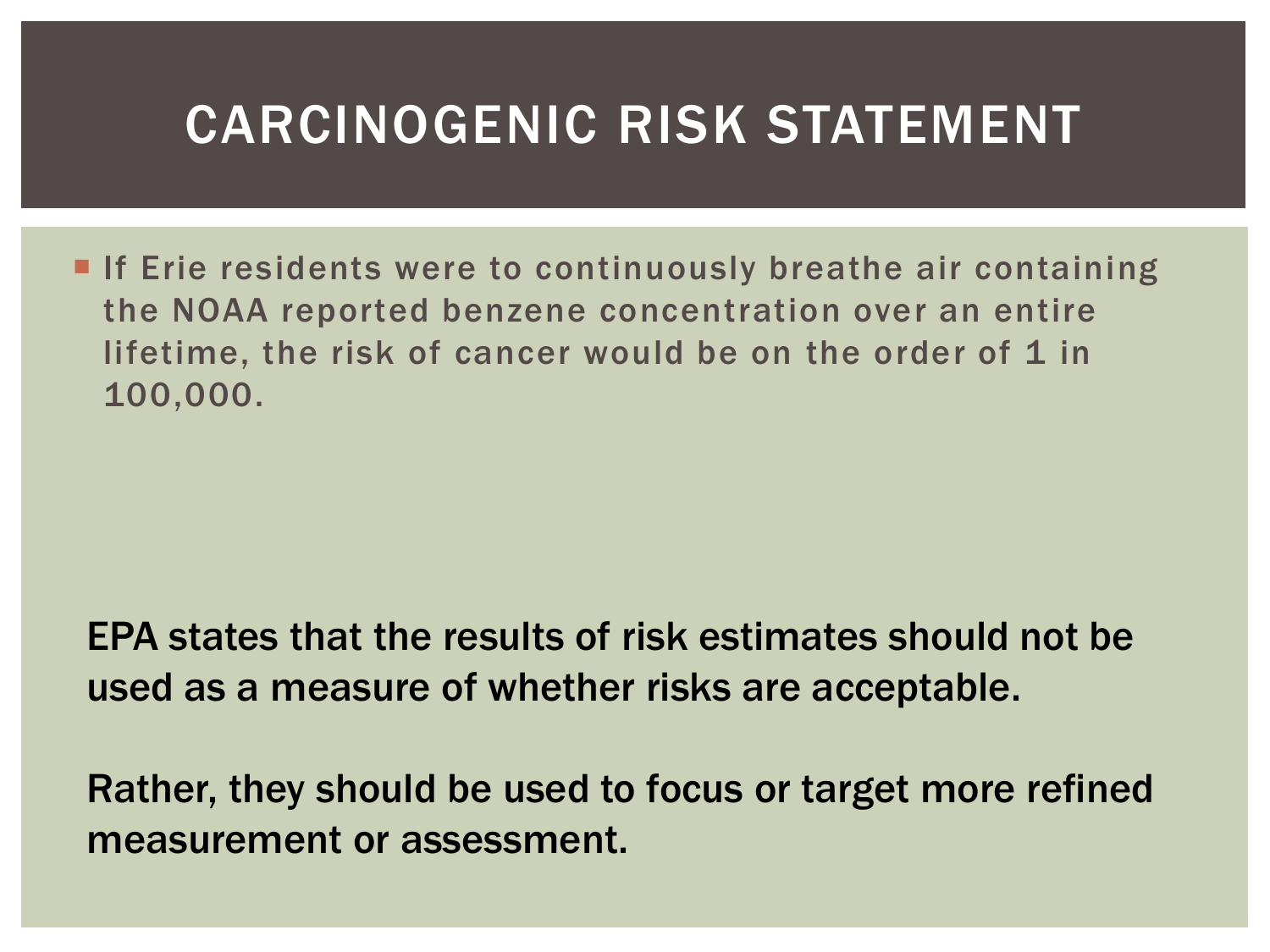### PROPANE

- **Natural sources** 
	- Natural gas Crude oil
- Man-made sources
	- Fuel-fired equipment (gasoline, diesel, gas, oil)
	- Vehicle exhaust
	- **Numerous household products** 
		- **Heaters**
		- Grills
		- Furnaces
		- Propellant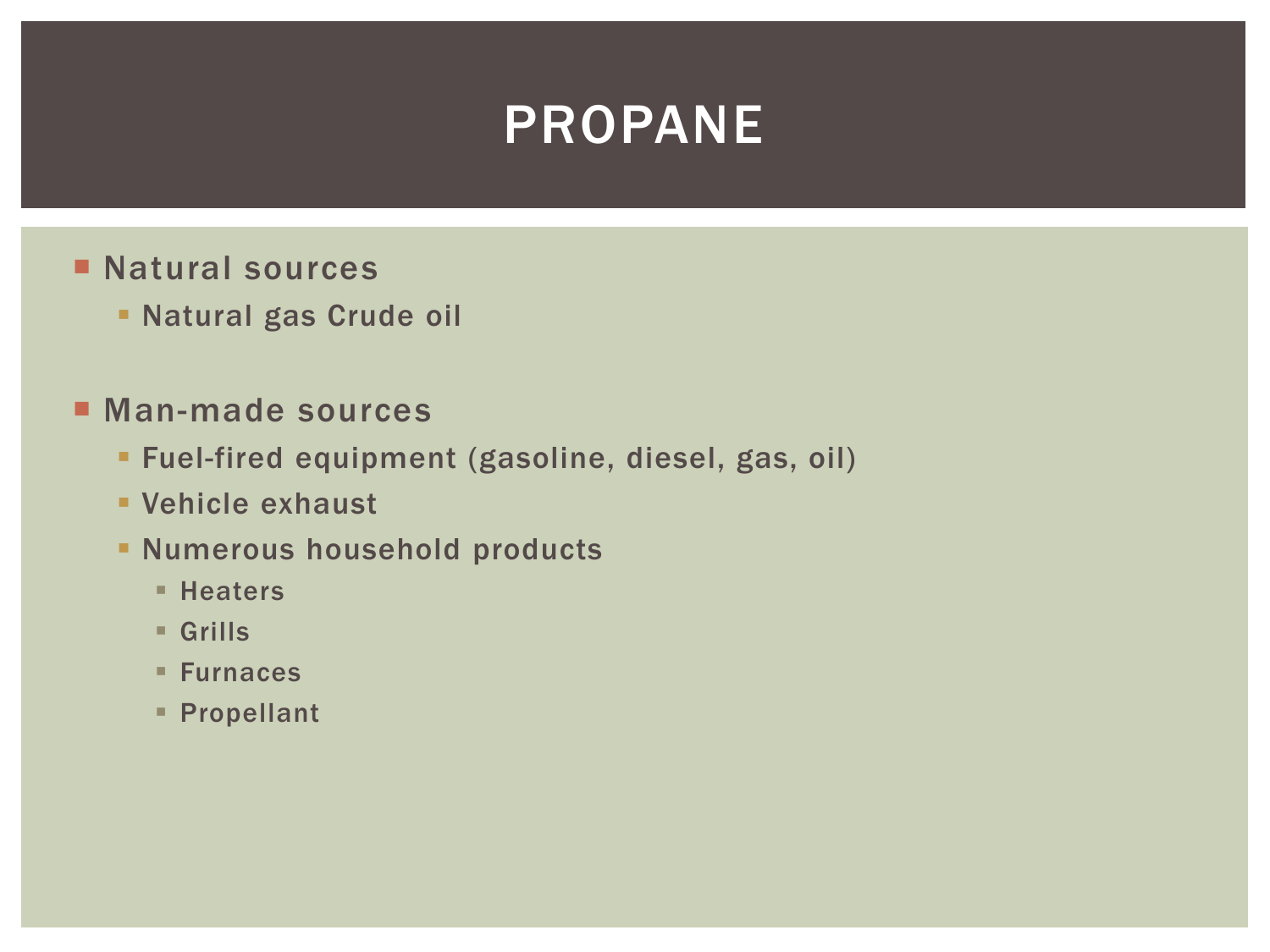#### PROPANE

- Acute Health Effects high concentration, short duration
	- **Simple asphyxiant**
	- **CNS** effects

Chronic health effects – low concentration, long duration

**None observed below 1000 ppm**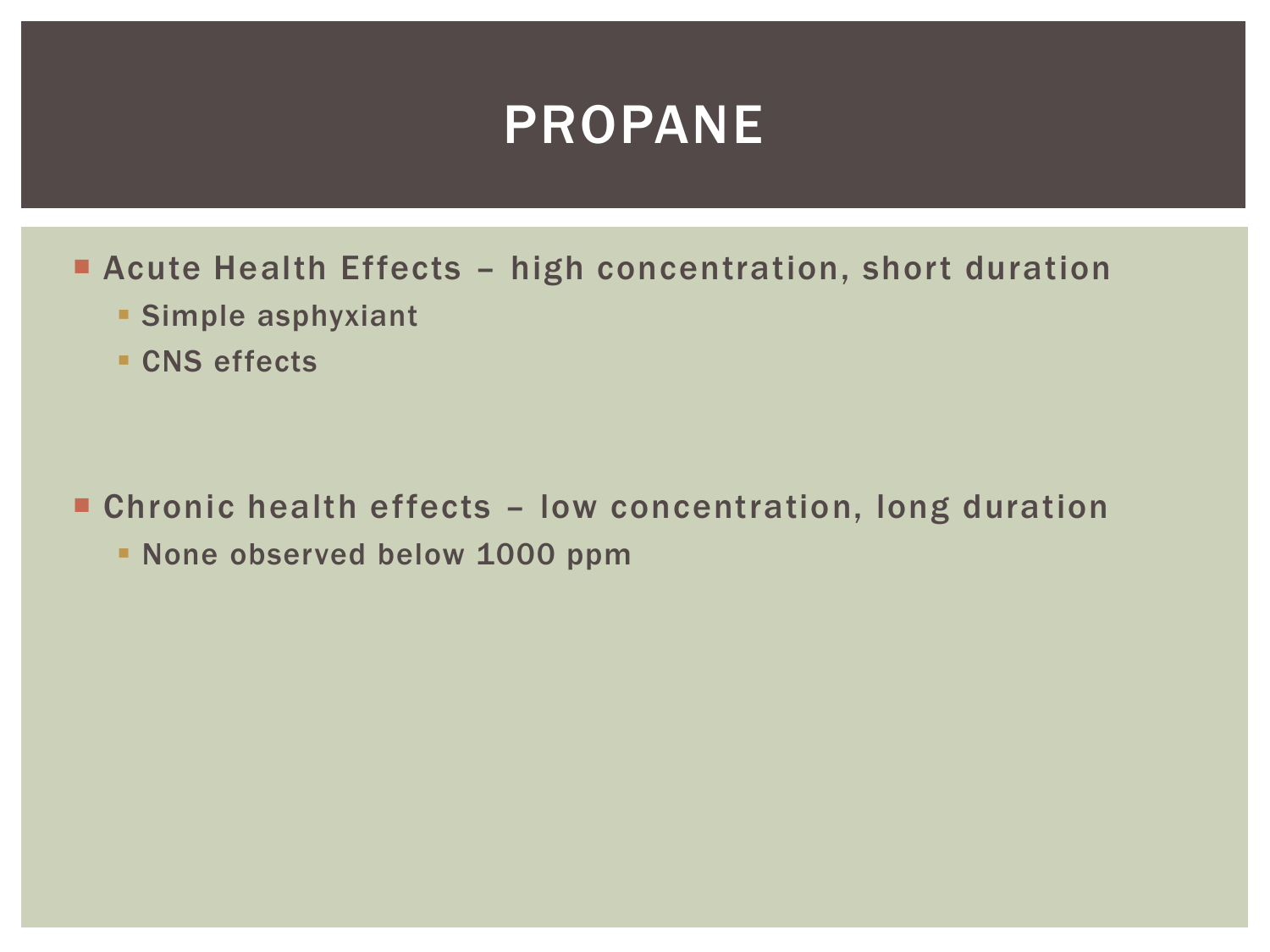### EXPOSURE GUIDELINES

- **Integrated Risk Information System (IRIS)** 
	- **No information**

#### **B** ASTDR

- No information
- **Occupational health exposure limits** 
	- **1000 ppm**
- **NOAA reported propane concentration** 
	- 0.115 ppm (115 ppb)